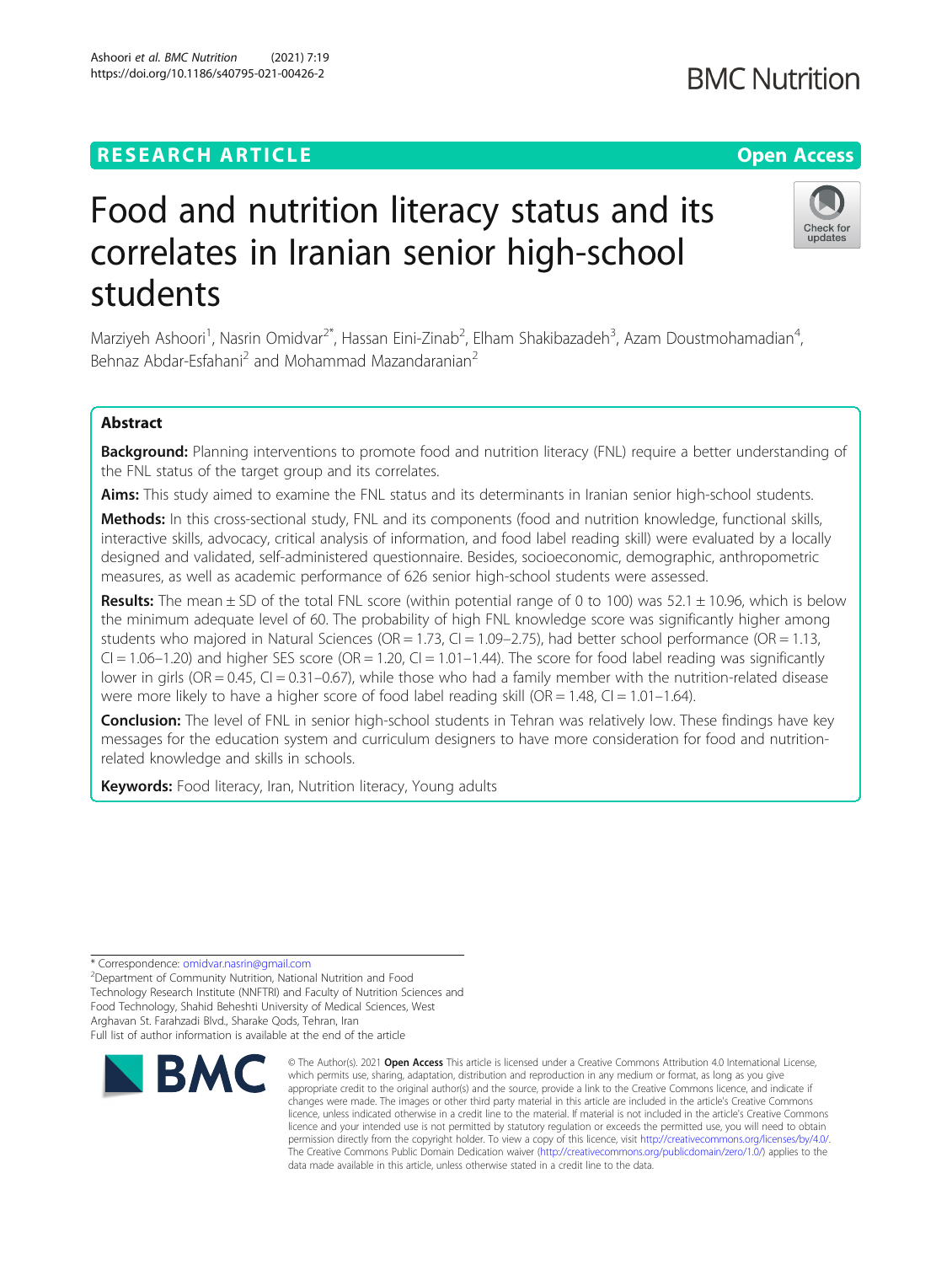#### Introduction

Unhealthy eating behavior is among the leading risk factors of non-communicable diseases (NCDs) [\[1\]](#page-9-0), which were responsible for 71% of global deaths in 2016 [\[2](#page-9-0)]. Based on an estimate, in 2017, one in every 5 deaths was preventable through improving dietary intake globally [[3\]](#page-9-0). Therefore, poor dietary practice is one of the major concerns of the health sector in both developed and developing countries. In this regard, adolescents' dietary behavior is particularly a concern, since poor dietary intakes are highly prevalent among this age group in both low- and middle-income countries [\[4](#page-9-0)]. In Iran, as a middle-income country, high consumption of fast foods and unhealthy snacks, skipping breakfast, and low intake of fruits, vegetables, whole grains, and dairy products have been reported as common inappropriate dietary practices among youth [[5\]](#page-9-0).

Previous studies has identified numerous determinants of diet quality, including demographics, socio-economic, environmental, and socio-cultural factors [[6](#page-9-0)], as well as food and nutrition-related knowledge and skills [\[7](#page-9-0)]. Therefore, many nutrition education interventions have tried to promote healthy eating behavior(s); however, most of these interventions have had a traditional approach through focusing on nutrition knowledge rather than skills that have resulted in limited improvement in dietary intakes and/or practices [\[8](#page-9-0)].

Food literacy and nutrition literacy are the emerged concepts that address not only knowledge but skills about food and nutrition. Vidgen et al. have defined food literacy as the "collection of inter-related knowledge, skills and behaviors required to plan, manage, select, prepare and eat foods to meet needs and determine food intake" [\[9](#page-9-0)]. "Food literacy" and "nutrition literacy" are often used interchangeably [[10](#page-9-0)]. Reviewing available literature indicates these concepts have considerable overlaps and complementarities, and aim at the same goal, i.e. promoting healthy and sustainable food choices. Therefore, it is hard to determine the definite border between "food literacy" and "nutrition literacy". It seems that "food and nutrition literacy" (FNL) is a more comprehensive term to describe the set of knowledge and skills by which people can "plan, manage, select, prepare and eat foods" [\[9](#page-9-0)] and "make appropriate nutrition decisions" [\[10\]](#page-9-0).

Late adolescents and youth are in a transition stage between adolescence and adulthood and are starting to experience or have recently experienced independent living. Consequently, they start to have more responsibilities in planning, selecting and, preparing foods compared to younger ages. Therefore, the knowledge and skill level of this age group about food and nutrition could help them cope with the complex and multifaceted factors influencing their dietary practice and this could have a critical impact on their eating habits and health in later life. In this regard, the high-school period can be considered as the last opportunity for the formal education system to improve the FNL level of adolescents and prepare them for future life. Despite this fact, nutrition education is not incorporated properly and adequately in school curriculums in many countries, including Iran. A recent content analysis of high school textbooks and curriculums with regard to FNL in Iran showed that there is very limited attention given to different components of FNL, specifically skill domain [\[11](#page-9-0)]. Thus, assessing the FNL status of late adolescence and youth could provide valuable evidence about a major need in this age group and possible gaps in the education system to be considered for future interventions and/or high school curriculum revisions.

Quantitative research in the field of food and nutrition literacy are limited but growing  $[12-21]$  $[12-21]$  $[12-21]$  $[12-21]$ . There are a number of studies on the FNL status of different age groups, including adults  $[12, 13, 17, 20, 21]$  $[12, 13, 17, 20, 21]$  $[12, 13, 17, 20, 21]$  $[12, 13, 17, 20, 21]$  $[12, 13, 17, 20, 21]$  $[12, 13, 17, 20, 21]$  $[12, 13, 17, 20, 21]$  $[12, 13, 17, 20, 21]$  $[12, 13, 17, 20, 21]$  $[12, 13, 17, 20, 21]$ , youth  $[14, 12]$  $[14, 12]$  $[14, 12]$ [19\]](#page-9-0), adolescent [[15,](#page-9-0) [18](#page-9-0)], and primary school children [[16\]](#page-9-0). However, in many of these studies food or nutrition literacy is limited to nutrition knowledge [[21\]](#page-9-0), food label interpretation skill  $[13, 14]$  $[13, 14]$  $[13, 14]$  $[13, 14]$ , or both  $[12, 15, 20]$  $[12, 15, 20]$  $[12, 15, 20]$  $[12, 15, 20]$  $[12, 15, 20]$  $[12, 15, 20]$ . However, food and nutrition literacy as a multidimensional concept [[22](#page-9-0)], encompasses much broader competencies, including food planning, shopping, budgeting, storage, and preparation skills, social aspects of eating, environmental sustainability, etc. [\[9](#page-9-0)]. Furthermore, no previous research has focused on FNL status of Iranian adolescents and youth and its components. Moreover, determinants of the FNL and its components in senior highschool students and youth are remained to be examined. Considering these gaps, the present study was carried out to examine the food and nutrition literacy status and its determinants in urban senior high-school students in Iran. The findings are expected to guide intervention planners in designing targeted and effective educational programs.

#### Materials and methods

This cross-sectional study was carried out from November 2017 to April 2018 in the metropolitan city of Tehran.

#### Study sample

The study participants were 755 senior high-school students (aged 17–18 years). Inclusion criteria included being enrolled in the senior high-school and willingness to participate. If a student was not interested to participate in the study or followed a special diet, he/she would be excluded from the study and were replaced by another student through random selection. The students were selected through the multistage cluster random sampling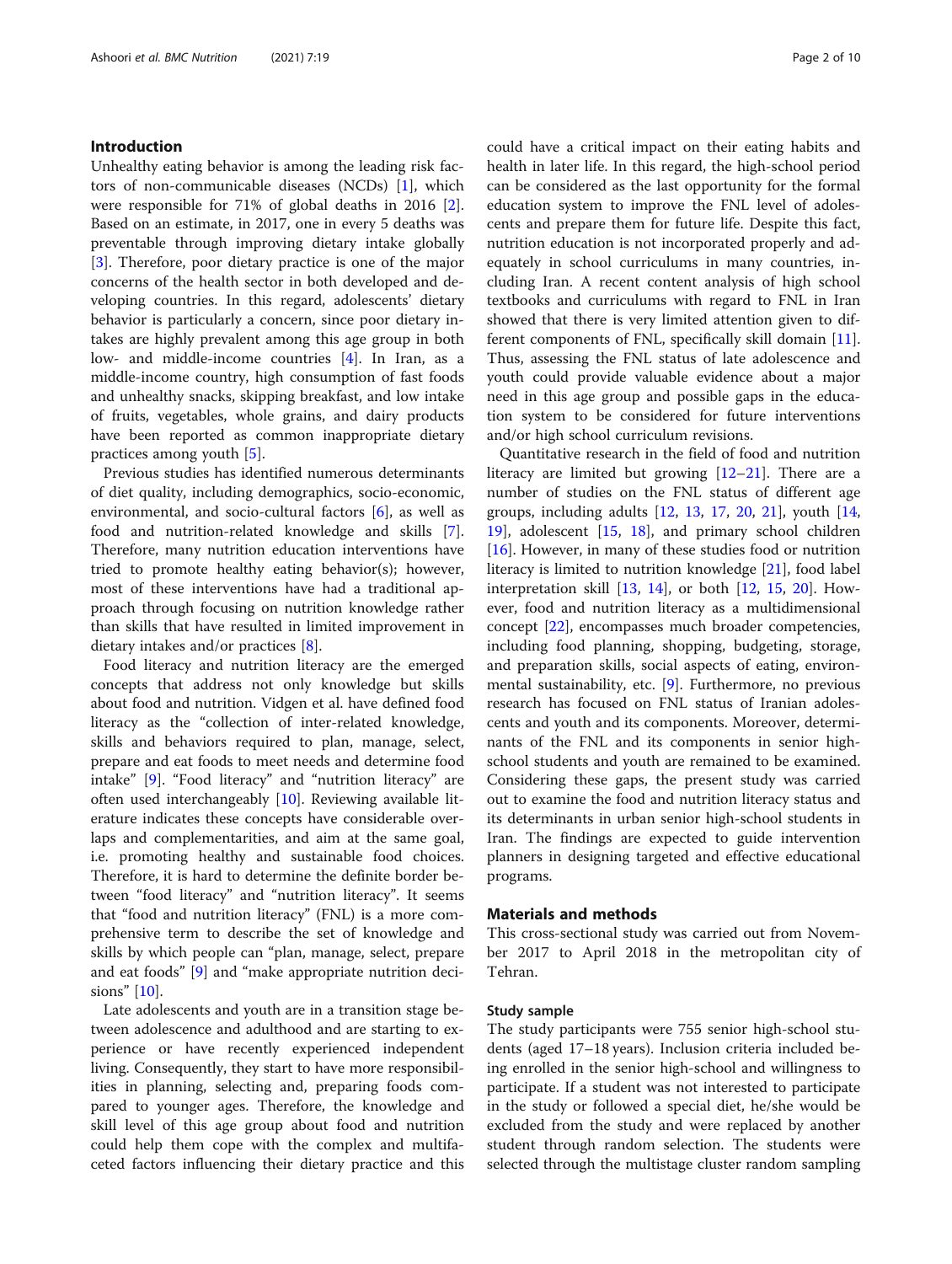method. There are 19 educational districts in Tehran city which are classified into 3 socioeconomic levels, including: affluent (districts 1 to 6), semi-affluent (districts 7 to 14), and deprived (districts 15 to 19). Nine educational districts (3 from each socioeconomic level) were selected and the number of samples in each district, in private and public schools, from each sex and each study major (Natural Sciences, Mathematics, Literature, and Humanities) were determined according to the population proportion. The selection of educational districts and schools was performed through cluster random sampling and students were selected by stratified random sampling.

#### Measures

#### Food and nutrition literacy

FNL was assessed by a 60-item Food and Nutrition Literacy Assessment Tool (FNLAT). The questionnaire was developed and validated for high-school graduates and youth in the prior stages of this project. The process of development of FNLAT and its validation has been reported elsewhere [[23\]](#page-9-0). We used FNLAT, as the only valid multidimensional questionnaire available for Iranian adolescents and youth. This self-administered questionnaire comprised of two domains (knowledge and skills) and six dimensions (food and nutrition knowledge (27 items), functional skills (11 items), interactive skills (7 items), advocacy (7 items), critical analysis of information (5 items), and food label reading skill (3tiems)). FNLAT included 30 binary questions on nutrition knowledge and food label reading skills and 30 Likert-type statements for assessing other dimensions of skill domain. The domains and dimensions of FNLAT were developed based on domains and dimensions of FNL identified through the preliminary qualitative phase of the study. The area of knowledge and skills assessed in the questionnaire are listed in the Additional file [1](#page-8-0). In addition, through construct validity assessment of the questionnaire, advocacy and critical analysis of information (the sub-dimensions of critical skills identified in qualitative phase), and food label reading skills items are included as two separate dimensions in FNLAT [[23\]](#page-9-0).

Total FNL score and each dimension's score ranged from 0 to 100 (sum of the raw scores were linearly transformed to a score from 0 to 100), with higher scores indicating higher FNL level. In this questionnaire, FNL scores lower than 45 are interpreted as poor and those higher than 60 are considered as adequate food and nutrition literacy. Scores from 45 to 60 were categorized as moderate level of food and nutrition literacy. FNLAT was completed by the students while they were at school.

#### Anthropometric measurements

Participants' weight was measured with minimum clothing, without shoes, using a digital scale (Seca) and recorded to the nearest 0.1 kg. Height was assessed using a wall-fixed tape in standing position, without shoes while shoulders were in a normal position. BMI for age zscore was calculated by using WHO Anthro-Plus software. Obesity and overweight were defined based on WHO criteria.

#### Socio-demographic variables and school performance

Socio-demographic variables were measured using a questionnaire which was completed through interview with students. In order to evaluate socioeconomic status (SES), participants were asked about their family size, household head, parents age, education and job position; ownership (or type in some cases) of home appliances and facilities (TV, washing machine, dishwasher, refrigerator, microwave, number of cars in the family, number of computers or laptops), and residential house features (house area, number of rooms and house ownership status). If needed, complementary phone interviews were performed with parents.

Also, academic performance was assessed using grade point average (GPA) earned in the national final exams which are taken at the end of the high school.

#### Statistical analysis

Descriptive statistics of demographic and anthropometric variables were reported by frequencies and percentages of distribution for categorical variables and mean ± SD for quantitative variables. Since several variables were measured as proxies of socioeconomic status (SES); in order to avoid multicollinearity in the regression model, principal component analysis (PCA) was applied to reduce socioeconomic variables into a unidimensional SES variable. The chi-square test was used to examine whether the distribution of categorical variables between boys and girls was significantly different. Student's t-test and One-Way ANOVA were applied to compare means and variances of quantitative variables with normal distribution; scores of total FNL, its domains, and dimensions; by sex and other categorical variables. Pearson and Spearman correlation coefficient was calculated to examine the bivariate association between FNL with continuous and ordinal variables, respectively. In order to identify predictors of high FNL, logistic regression was applied, where poor food and nutrition literacy (score < 45) was considered as the reference group and adequate and moderate literacy were merged and considered as high FNL. The variables included in regression models as the possible predictors of FNL were: gender, study major, academic performance, SES score, presence of a nutrition-related disease in the participants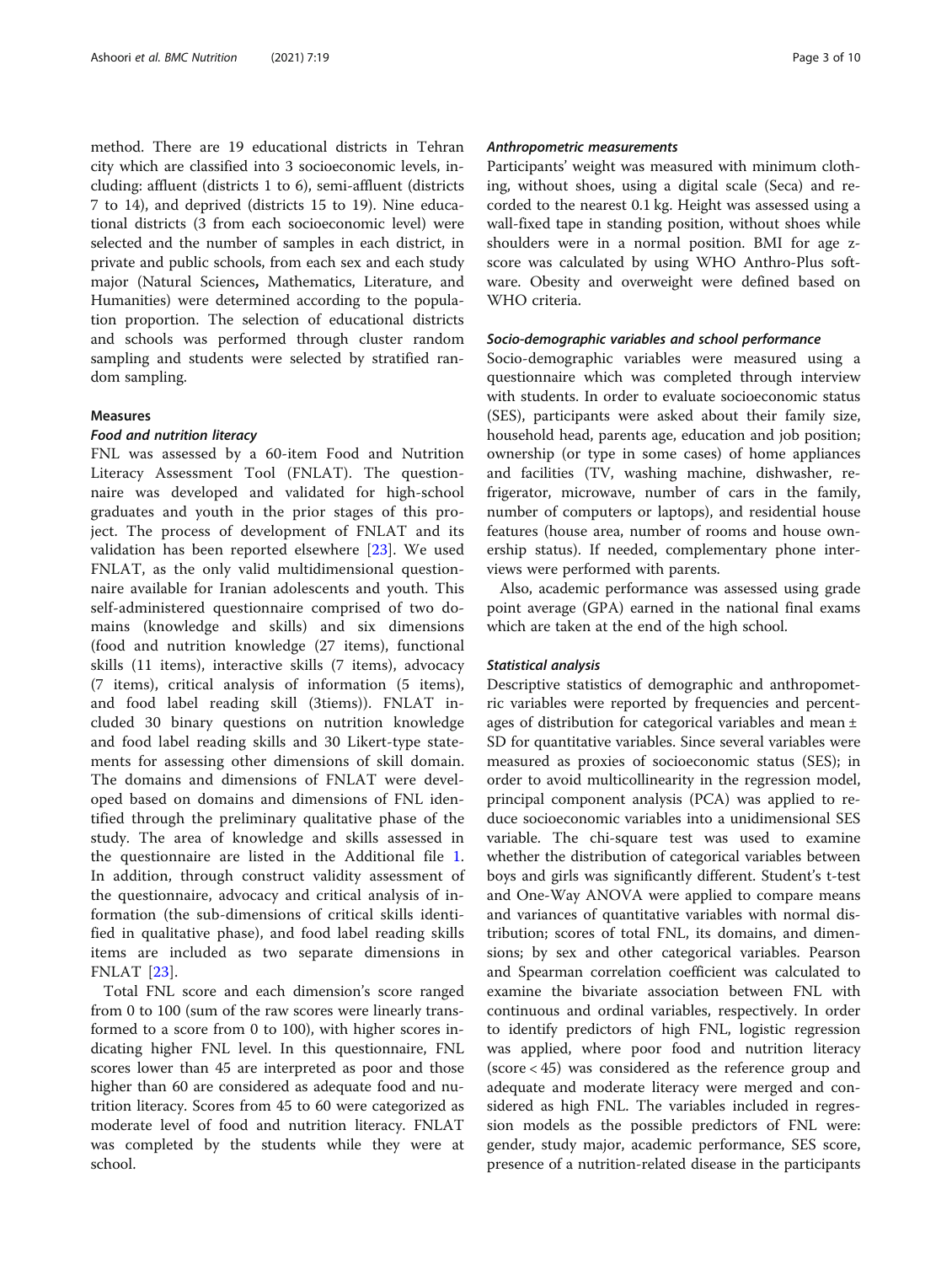or their family, and BMI-for-age z-score. The statistical significance level was set at  $p < 0.05$ . SPSS 21.0 (SPSS Inc., Chicago, Illinois, USA) software was used to perform all statistical analysis.

#### Results

Of 755 students randomly selected, 621 provided all demographic and FNL data (response rate = 82.2%). Among the students with completed demographic data  $(n = 626)$ , 49.7%  $(n = 311)$  were girls and 50.3%  $(n = 315)$ were boys. A comparison between subjects who included in the analysis and excluded ones showed no significant difference in socio-demographic characteristics (parent education and job position, city district) ( $p > 0.05$ ) except for gender. Of excluded subject, 58.2% were girls and 41.8% were boys ( $p = 0.04$ ).

Demographic and anthropometric characteristics of the study participant are shown in Table [1](#page-4-0). The mean age of students was  $17.82 \pm 0.39$  years. Education level in most of the parents was high school diploma or lower (74.2% of mothers and 68.4% of fathers). There were no significant differences between boys' and girls' general characteristics, except for study major ( $p < 0.001$ ), weight status ( $p < 0.01$ ), academic performance ( $p <$ 0.001), and presence of nutrition-related diseases (in the students or their family) ( $p < 0.001$  $p < 0.001$ ) (Table 1).

#### Food and nutrition literacy status and its correlates

Mean total FNL score and its domains and dimensions are shown in Fig. [1](#page-5-0). The mean  $\pm$  SD of the total FNL score was  $52.1 \pm 10.96$  with no significant difference between boys and girls. Girls had significantly higher functional score than boys, while food label score was significantly higher in boys as compared to girls. Among the FNL dimension, the highest score belonged to functional skills  $(58.85 \pm 18.66)$ , while the mean score of interactive skills was the lowest  $(43.06 \pm 18.40)$ .

The results of the bivariate analysis of FNL determinant factors are presented in Tables [2](#page-6-0) and [3.](#page-6-0) As shown in Table [2,](#page-6-0) a significant positive but poor correlation was found between knowledge score and academic performance  $(r = 0.188)$ , mother education  $(r = 0.113)$ , and SES score  $(r = 0.153)$ . Higher BMI-for-age Z-score was also significantly correlated with functional scores  $(r = 0.115)$ . The correlation between BMI-for-age Z-score and total FNL, knowledge, and skill score was statistically significant but negligible  $(r < 0.1)$ . Father education and job position had also a significant but negligible correlation with knowledge  $(r = 0.084)$  and critical analysis of information score  $(r = 0.084)$ , respectively. As presented in Table [3](#page-6-0), the mean knowledge score was significantly lower in students who studied Literature and Humanities compared to those who majored in Natural Sciences and Mathematics; and in students of public versus private schools ( $p < 0.05$ ). Critical analysis of information scores was significantly higher in students of public schools compared to those in private schools and in students whose major was mathematics compared to those who studied Natural sciences and in students who suffered from a nutrition-related disease compared to healthy ones  $(p < 0.05)$ . Regarding food label reading skill, participants who studied mathematics had a significantly higher mean score than those whose major was literature and humanity ( $p < 0.05$ ).

Possible socio-demographic predictors of FNL and its domains and dimensions were examined through multivariate analysis (Table [4](#page-7-0)). The probability of high knowledge score was significantly higher among students who studied Natural Sciences compared to those whose major were Literature and Humanities ( $OR = 1.73$ ,  $CI =$ 1.09–2.75). Higher SES score (OR = 1.20, CI = 1.01–1.44) and better academic performance ( $OR = 1.13$ ,  $CI = 1.06-$ 1.20) were also associated with increased probability of having higher knowledge score  $(OR = 1.13, CI = 1.06-$ 1.20). Better academic performance was associated with lower probability of high functional (OR =  $0.93$ , CI = 0.87–0.99) and interactive  $(OR = 0.92, CI = 0.87$ –0.98) score. In female students, the probability of high food label reading skill was 55% less than male students ( $p <$ 0.001). Having a nutrition related-disease in the family members increased the probability of higher food label reading skill by 48% ( $p < 0.05$ ).

#### **Discussion**

The findings of the present study showed that mean score in none of the FNL domains and dimensions was above the adequate level  $(\geq 60)$  which indicates that the FNL status of Iranian youth needs improvement. Considering the fact that the study participants were senior high-school students who had completed formal education, their FNL status conveys key messages for the educational system and could reflect the weakness points of current school curricula in improving food and nutrition literacy among students.

There were no significant differences between boys and girls scores in overall FNL and its dimensions, except for functional and food label reading skill scores. The mean score of functional skills was slightly higher in girls compared to boys; however, after adjusting for other factors in the multivariate analysis, gender was not a significant predictor of functional skills anymore. On the other hand, with regard to food label reading skill, gender was a strong predictor even after adjusting the effect of all other possible predictors in multivariate analysis. The results showed that boys scored higher in reading and interpreting food labels. Reviewing the available literature indicate that there is no consistent gender difference in food label use or interpreting skills. Some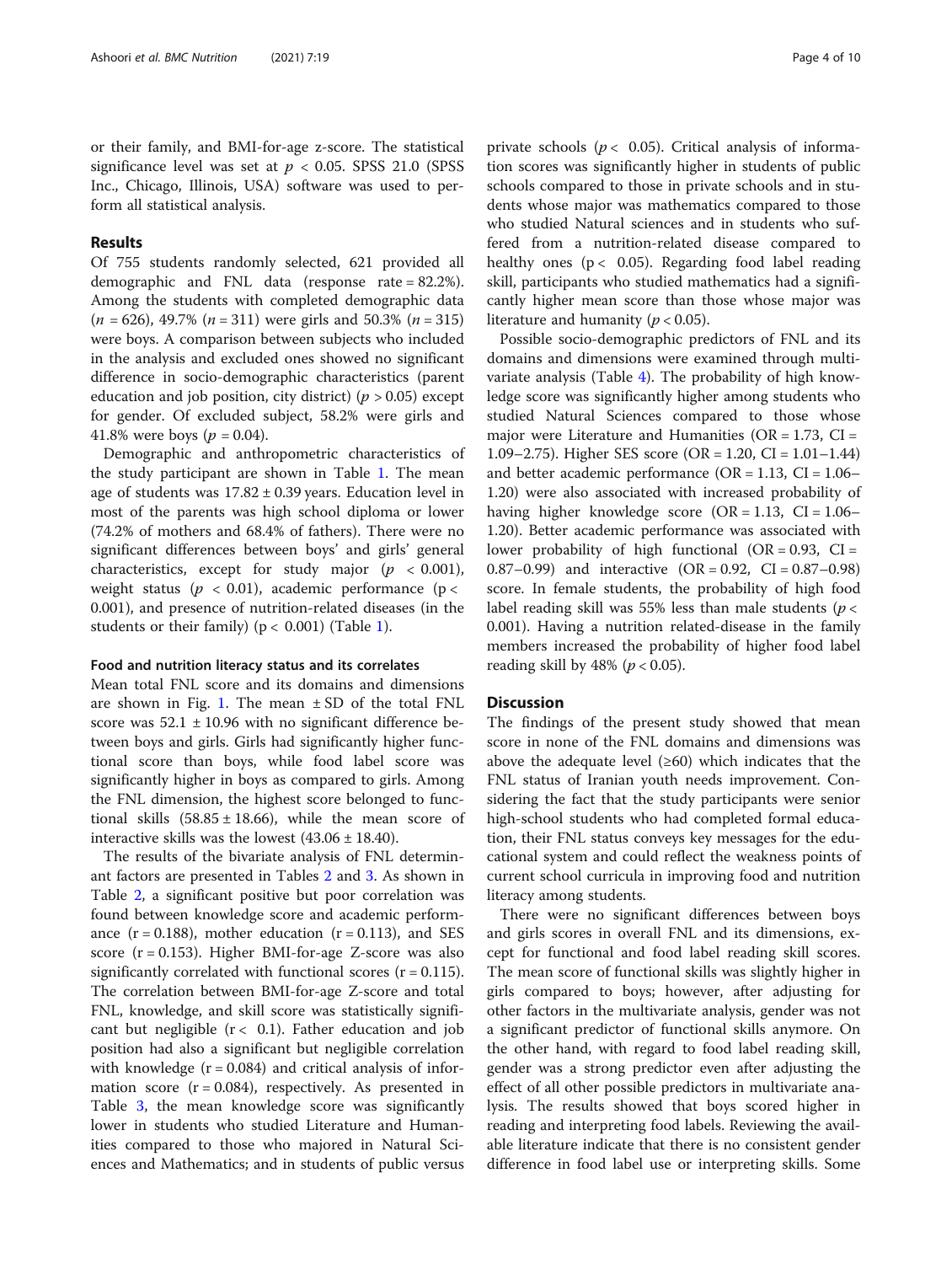#### <span id="page-4-0"></span>Table 1 Demographic and anthropometric characteristics of study participants

|                                               |              | n $(\%)$ or Mean $\pm$ SD |             |                        |  |  |  |
|-----------------------------------------------|--------------|---------------------------|-------------|------------------------|--|--|--|
|                                               | <b>Total</b> | Girls                     | Boys        | P value                |  |  |  |
| City district                                 |              |                           |             | $0.472$ <sup>a</sup>   |  |  |  |
| High SES district                             | 327 (52.2)   | 168 (54.0)                | 159 (50.5)  |                        |  |  |  |
| Middle SES district                           | 154 (24.6)   | 70 (22.5)                 | 84 (26.7)   |                        |  |  |  |
| Low SES district                              | 145 (23.2)   | 73 (23.5)                 | 72 (22.9)   |                        |  |  |  |
| School type                                   |              |                           |             | $0.459$ <sup>a</sup>   |  |  |  |
| Public                                        | 441 (70.4)   | 218 (70.1)                | 223 (70.8)  |                        |  |  |  |
| Private                                       | 185 (29.6)   | 93 (29.9)                 | 92 (29.2)   |                        |  |  |  |
| Major                                         |              |                           |             | $< 0.001$ <sup>a</sup> |  |  |  |
| Literature and Humanities                     | 144 (23.0)   | 89 (28.6)                 | 55 (17.5)   |                        |  |  |  |
| Natural Sciences                              | 215 (34.3)   | 127 (40.8)                | 88 (27.9)   |                        |  |  |  |
| Mathematics                                   | 267 (42.7)   | 95 (30.5)                 | 172 (54.6)  |                        |  |  |  |
| <b>Father education</b>                       |              |                           |             | 0.389a                 |  |  |  |
| Illiterate                                    | 11(1.8)      | 7(2.3)                    | 4(1.3)      |                        |  |  |  |
| Less than high-school diploma                 | 127 (20.3)   | 56 (20.9)                 | 62 (19.7)   |                        |  |  |  |
| High-school diploma                           | 290 (46.3)   | 152 (48.9)                | 138 (43.8)  |                        |  |  |  |
| Associate degree or bachelor                  | 136 (21.7)   | 60 (19.3)                 | 76 (24.1)   |                        |  |  |  |
| MSc or PhD                                    | 61(9.7)      | 27(8.7)                   | 34 (10.8)   |                        |  |  |  |
| Dead                                          | 1(0.2)       | $\mathbf 0$               | 1(0.3)      |                        |  |  |  |
| Mother education                              |              |                           |             | $0.492$ <sup>a</sup>   |  |  |  |
| Illiterate                                    | 15(2.4)      | 7(2.3)                    | 8(2.5)      |                        |  |  |  |
| Less than high-school diploma                 | 130 (20.8)   | 72 (23.2)                 | 58 (18.4)   |                        |  |  |  |
| High-school diploma                           | 319 (51.0)   | 159 (51.1)                | 160 (50.8)  |                        |  |  |  |
| Associate degree or bachelor                  | 138 (22.0)   | 61 (19.6)                 | 77 (24.4)   |                        |  |  |  |
| MSc or PhD                                    | 24 (3.8)     | 12(3.9)                   | 12(3.8)     |                        |  |  |  |
| Father job position <sup>c</sup>              |              |                           |             | $0.389$ <sup>a</sup>   |  |  |  |
| Unemployed                                    | 9(1.4)       | 4(1.3)                    | 5(1.6)      |                        |  |  |  |
| Worker                                        | 77 (12.3)    | 40 (12.9)                 | 37 (117)    |                        |  |  |  |
| Clerk                                         | 151 (24.1)   | 69 (22.2)                 | 82 (26.0)   |                        |  |  |  |
| Self-employed jobs                            | 232 (37.1)   | 114 (36.7)                | 118 (37.5)  |                        |  |  |  |
| High income jobs                              | 69 (11.0)    | 43 (13.8)                 | 26 (8.3)    |                        |  |  |  |
| Retired                                       | 73 (11.7)    | 33 (10.6)                 | 40 (12.7)   |                        |  |  |  |
| Dead or divorced                              | 15(2.4)      | 8(2.6)                    | 7(2.2)      |                        |  |  |  |
| Mother job position <sup>c</sup>              |              |                           |             | 0.193 <sup>a</sup>     |  |  |  |
| Unemployed                                    | 522 (83.4)   | 261 (83.9)                | 261 (82.9)  |                        |  |  |  |
| Worker                                        | 8(1.3)       | 6(1.9)                    | 2(0.6)      |                        |  |  |  |
| Clerk                                         | 68 (10.9)    | 27(8.7)                   | 41 (13.0)   |                        |  |  |  |
| Self-employed jobs                            | 14(2.2)      | 7(2.3)                    | 7(2.2)      |                        |  |  |  |
| High income jobs                              | 6(1.0)       | 5(1.6)                    | 1(0.3)      |                        |  |  |  |
| Retired                                       | 7(1.1)       | 4(1.3)                    | 3(1.0)      |                        |  |  |  |
| Dead or divorced                              | 1(0.2)       | 1(3.0)                    | $\mathbf 0$ |                        |  |  |  |
| Weight status (based on BMI-for-age Z-scores) |              |                           |             | 0.009 <sup>a</sup>     |  |  |  |
| Normal weight (z-scores <1SD)                 | 337 (56.4)   | 177(61)                   | 160 (51.9)  |                        |  |  |  |
| Overweight (1SD ≤ z-scores <2SD)              | 147 (24.6)   | 71 (24.8)                 | 75 (24.4)   |                        |  |  |  |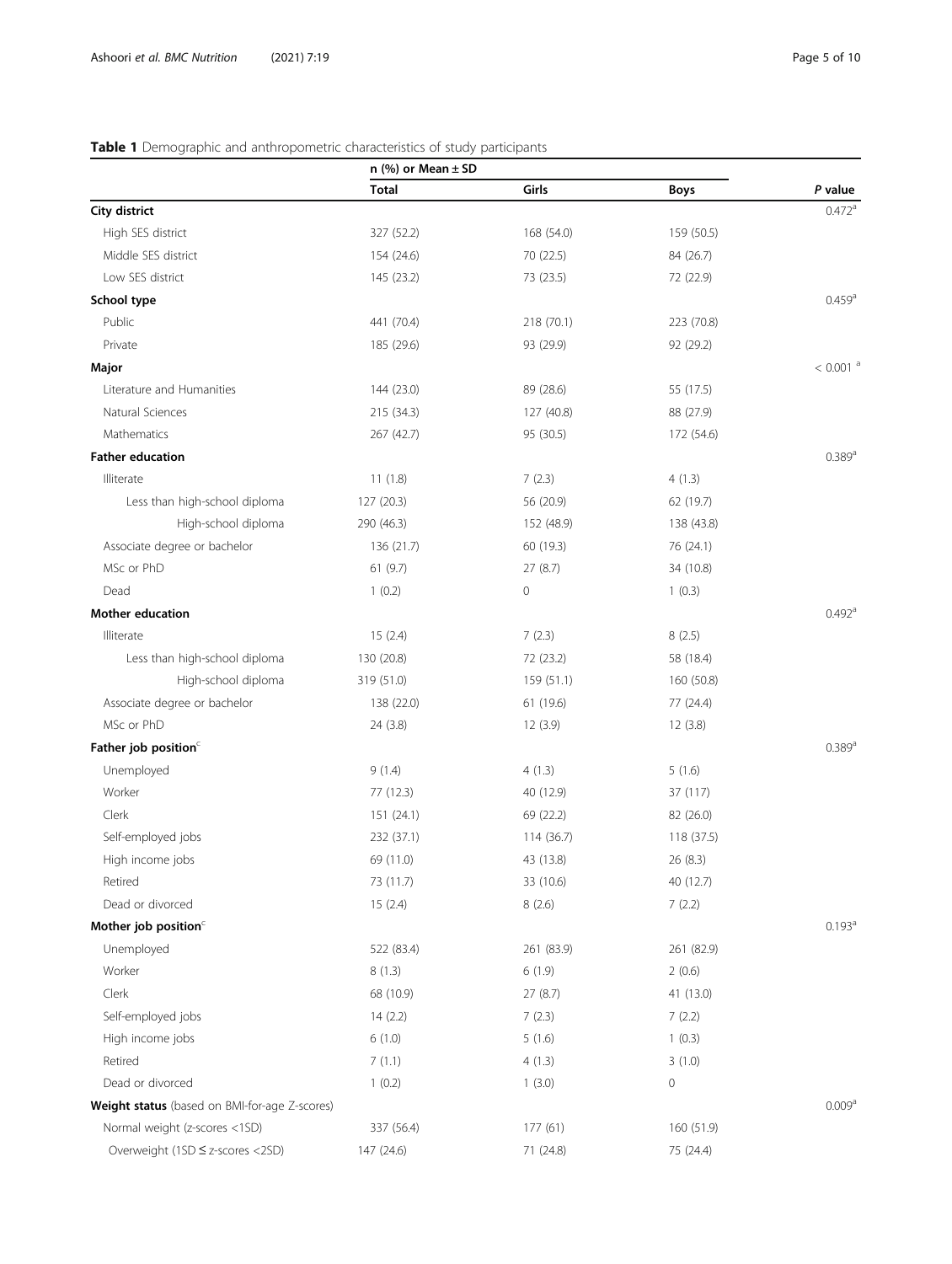#### <span id="page-5-0"></span>Table 1 Demographic and anthropometric characteristics of study participants (Continued)

|                                                  | n $(\%)$ or Mean $\pm$ SD |                  |                  |                      |
|--------------------------------------------------|---------------------------|------------------|------------------|----------------------|
|                                                  | <b>Total</b>              | <b>Girls</b>     | <b>Boys</b>      | P value              |
| Obese (z-scores ≥2SD)                            | 114(19.1)                 | 41 (14.1)        | 73 (23.7)        |                      |
| Nutrition related disease <sup>d</sup>           |                           |                  |                  | < 0.001 <sup>a</sup> |
| Don't have                                       | 259 (83.3)                | 292 (92.7)       | 551 (88)         |                      |
| Have                                             | 52 (16.7)                 | 23(7.3)          | 75 (12)          |                      |
| Nutrition related disease in family <sup>d</sup> |                           |                  |                  | < 0.001 <sup>a</sup> |
| Don't have                                       | 187 (60.1)                | 244 (77.5)       | 431 (68.8)       |                      |
| Have                                             | 124 (39.9)                | 71 (22.5)        | 195 (31.2)       |                      |
| Academic performance (GPA) <sup>e</sup>          | $14.90 \pm 2.64$          | $13.1 \pm 3.16$  | $14.00 \pm 3.05$ | $< 0.001^{\rm b}$    |
| SES score (factor score) <sup>†</sup>            | $-0.017 \pm 0.98$         | $0.016 \pm 1.01$ | $0.00 \pm 1.00$  | 0.67 <sup>b</sup>    |
| Student age (Yr.)                                | $17.82 \pm 0.39$          | $17.79 \pm 0.37$ | $17.85 \pm 0.41$ | 0.093 <sup>b</sup>   |
| Father age (Yr.)                                 | $48.62 \pm 5.54$          | $48.49 \pm 5.46$ | $48.75 \pm 5.62$ | 0.563 <sup>b</sup>   |
| Mother age (Yr.)                                 | $43.18 \pm 5.25$          | $43.48 \pm 5.25$ | $42.89 \pm 5.24$ | $0.163^{b}$          |

<sup>a</sup> Chi-squared test

**b** Student's t-test

Workers are defined as people who may not have a permanent jobt and income (low-income job); Clerks are those who employed in an office or company with a consistent income (relatively low income); self-employed jobs such as shopkeepers, barbers, car mechanics, etc.; high-income jobs included factory owner, Jewelry storeowner, etc.

<sup>d</sup>Nutrition related disease; suffering from diabetes, hypertension, dyslipidemia, cardiovascular diseases and cancer

e GPA: grade point average (within potential range of 0 to 20)

f SES has been calculated using principal component analysis (the factor score saved as the SES variable)

studies did not show any gender differences [[24](#page-9-0)–[26](#page-9-0)], while some indicated that females more frequently used or correctly interpreted food labels compared to males [[27](#page-9-0)–[29](#page-9-0)]. According to the literature, women seem to use food labels more frequently than men [\[25](#page-9-0), [27,](#page-9-0) [28\]](#page-9-0); however, inconsistency between studies exist regarding interpreting and understanding food labels [\[24](#page-9-0)–[26,](#page-9-0) [29](#page-9-0)], suggesting that other factors such as age, education level, nutrition knowledge, etc., may affect gender differences.

Based on bivariate analysis, mother education level, studying in private school and higher SES score were significantly associated with higher food and nutrition knowledge score. Multivariate analysis confirmed these results; as increasing SES score was associated with a higher likelihood of higher knowledge score. Consistent results have been reported in several studies [[12](#page-9-0), [30](#page-9-0)–[33](#page-9-0)]. Aihara et al. indicated that higher educational level and economic status was associated with adequate nutrition

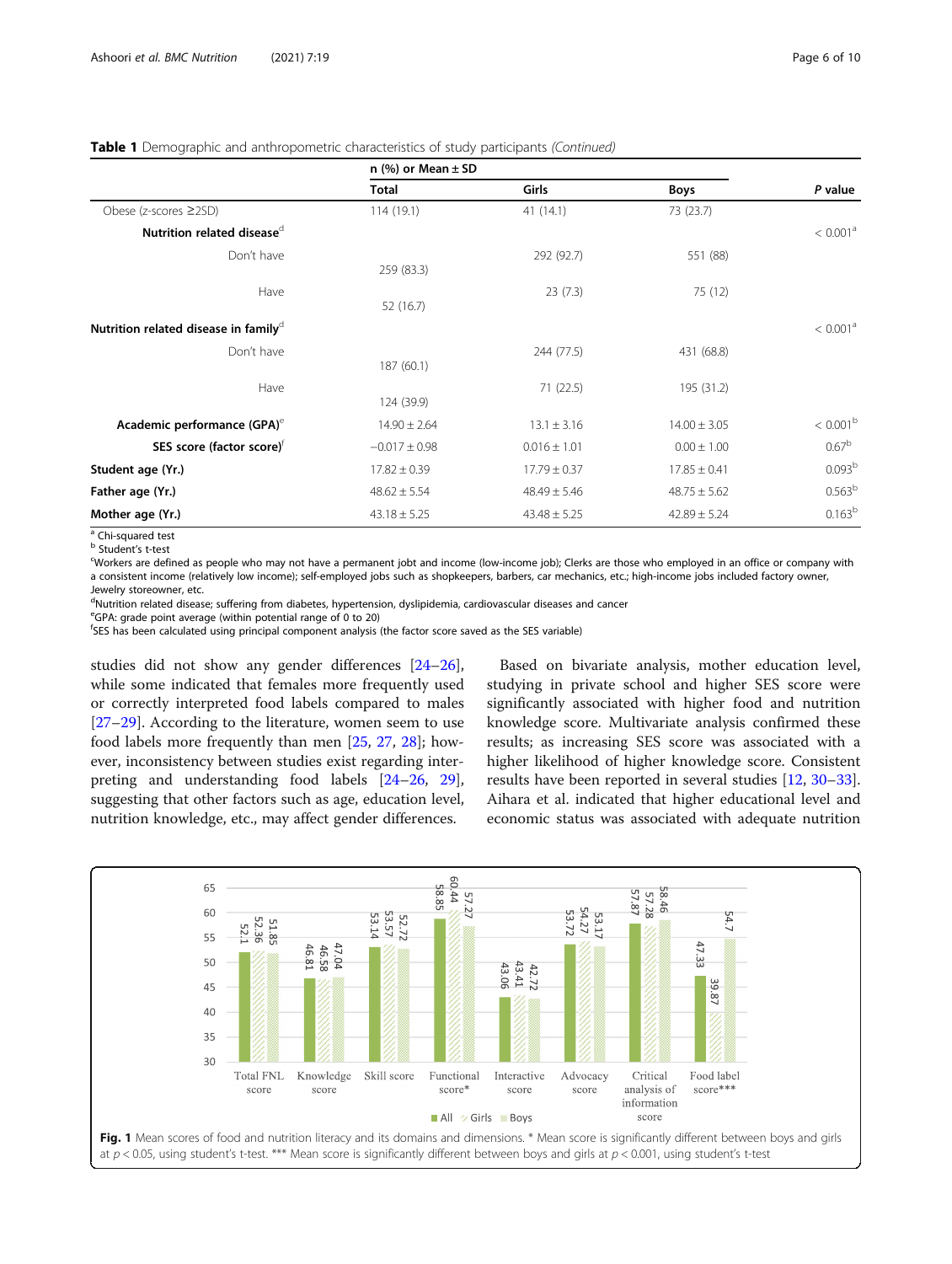<span id="page-6-0"></span>Table 2 Correlation coefficient between food and nutrition literacy, its domains and dimensions and some possible determinant factors

|                                       | <b>Correlation coefficient</b>   |                    |                       |                            |                      |                                           |                   |                             |
|---------------------------------------|----------------------------------|--------------------|-----------------------|----------------------------|----------------------|-------------------------------------------|-------------------|-----------------------------|
|                                       | <b>Total FNL and its domains</b> |                    |                       | <b>Skill dimensions</b>    |                      |                                           |                   |                             |
|                                       | Total<br>FNL                     | Knowledge<br>score | <b>Skill</b><br>score | <b>Functional</b><br>score | Interactive<br>score | Critical analysis of<br>information score | Advocacy<br>score | Food label<br>reading score |
| Academic<br>performances <sup>a</sup> | 0.023                            | $0.188***$         | $-0.034$              | $-0.029$                   | $-0.070$             | $-0.001$                                  | $-0.008$          | $-0.004$                    |
| Mother education<br>b                 | 0.024                            | $0.113***$         | $-0.005$              | 0.032                      | $-0.009$             | 0.050                                     | $-0.011$          | 0.041                       |
| Father education                      | 0.048                            | 0.084              | 0.031                 | 0.036                      | 0.023                | 0.047                                     | $-0.024$          | 0.074                       |
| Mother job<br>position <sup>b</sup>   | 0.002                            | 0.074              | $-0.016$              | 0.008                      | $-0.006$             | $-0.060$                                  | $-0.041$          | 0.027                       |
| Father job<br>position <sup>b</sup>   | 0.041                            | 0.066              | 0.028                 | 0.016                      | 0.001                | $0.084^{*}$                               | $-0.004$          | $-0.047$                    |
| BMI for age Z-<br>score <sup>a</sup>  | $0.098$ $*$                      | 0.091              | $0.084^{*}$           | 0.115                      | 0.044                | 0.014                                     | $-0.013$          | 0.057                       |
| SES score <sup>a</sup>                | 0.065                            | $0.153***$         | 0.029                 | 0.056                      | 0.029                | 0.021                                     | $-0.071$          | 0.047                       |

<sup>a</sup> values are Pearson correlation coefficient

b values are Spearman correlation coefficient

values are<br>
\*  $P < 0.05$ <br>
\*\*  $P < 0.01$ <br>
\*\*\*  $P < 0.001$ 

literacy in elderly Japanese [[30\]](#page-9-0). Although they used the term "nutrition literacy", but their questionnaire only assessed nutrition knowledge. Similarly, other studies have shown higher education level [[12,](#page-9-0) [31](#page-9-0)–[33](#page-9-0)] and job position [\[12,](#page-9-0) [31](#page-9-0), [32](#page-9-0)] were positively associated with

nutrition knowledge. The necessity of food and nutrition knowledge as a prerequisite for dietary changes [[8\]](#page-9-0), although not sufficient, calls the need for more emphasis on nutrition educational programs targeted at lower SES groups.

Table 3 Mean score of food and nutrition literacy, its domains and dimensions by categories of some possible determinant factors

|                                                  | Mean $\pm$ SD    |                                                                                                                                 |             |                                                    |                      |                                                                                                                                                  |                             |                                             |  |
|--------------------------------------------------|------------------|---------------------------------------------------------------------------------------------------------------------------------|-------------|----------------------------------------------------|----------------------|--------------------------------------------------------------------------------------------------------------------------------------------------|-----------------------------|---------------------------------------------|--|
|                                                  |                  | <b>Total FNL and its domains</b>                                                                                                |             | <b>Skill dimensions</b>                            |                      |                                                                                                                                                  |                             |                                             |  |
|                                                  | <b>Total FNL</b> | Knowledge<br>score                                                                                                              | Skill score | <b>Functional</b><br>score                         | Interactive<br>score | Critical analysis of<br>information score                                                                                                        | Advocacy<br>score           | Food label<br>reading score                 |  |
| Major*                                           |                  |                                                                                                                                 |             |                                                    |                      |                                                                                                                                                  |                             |                                             |  |
| Literature and<br>Humanities                     |                  | $51.88 \pm 11.5$ 42.79 $\pm$ 15.3 <sup>a</sup> 53.99 $\pm$ 12.3 60.37 $\pm$ 18.7 45.28 $\pm$ 19.5 56.87 $\pm$ 15.0              |             |                                                    |                      |                                                                                                                                                  |                             | $54.41 \pm 19.8$ 40.50 ± 31.8 <sup>a</sup>  |  |
| Natural<br>Sciences                              |                  | $51.82 \pm 10.2$ 48.97 ± 12.7 <sup>b</sup> 53.44 ± 11.1 59.63 ± 17.6 43.23 ± 17.7 55.99 ± 16.2 <sup>a</sup>                     |             |                                                    |                      |                                                                                                                                                  |                             | $55.06 + 20.4$ 44.74 + 33.9                 |  |
| Mathematics                                      |                  |                                                                                                                                 |             |                                                    |                      | $51.64 \pm 11.1$ 47.24 $\pm$ 15.4 <sup>b</sup> 52.45 $\pm$ 12.1 57.40 $\pm$ 19.3 41.72 $\pm$ 18.1 <b>59.92 <math>\pm</math> 16.7<sup>b</sup></b> |                             | $52.27 \pm 20.1$ 50.93 ± 32.47 <sup>b</sup> |  |
| School type <sup>+</sup>                         |                  |                                                                                                                                 |             |                                                    |                      |                                                                                                                                                  |                             |                                             |  |
| public                                           |                  | $51.99 \pm 11.1$ 45.83 $\pm$ 14.4 <sup>a</sup> 53.23 $\pm$ 12.1 58.81 $\pm$ 18.2 43.44 $\pm$ 18.6 56.99 $\pm$ 15.3 <sup>a</sup> |             |                                                    |                      |                                                                                                                                                  |                             | $54.64 + 20.1$ $47.69 + 31.6$               |  |
| private                                          |                  | $52.38 \pm 10.4$ 49.14 $\pm$ 15.1 <sup>b</sup> 52.94 $\pm$ 11.1 58.95 $\pm$ 19.5 42.15 $\pm$ 17.7 60.00 $\pm$ 18.1 <sup>b</sup> |             |                                                    |                      |                                                                                                                                                  |                             | $51.49 \pm 20.1$ 46.48 $\pm$ 36.2           |  |
| Nutrition related disease <sup>†</sup>           |                  |                                                                                                                                 |             |                                                    |                      |                                                                                                                                                  |                             |                                             |  |
| Don't have                                       |                  | $51.95 \pm 11.0$ 46.58 $\pm$ 14.6                                                                                               |             |                                                    |                      | $52.98 \pm 11.9$ 58.36 $\pm$ 18.6 43.32 $\pm$ 18.4 <b>57.39 <math>\pm</math> 16.1<sup>a</sup></b>                                                |                             | $53.73 \pm 20.2$ 48.03 $\pm$ 32.8           |  |
| Have                                             |                  | $53.44 \pm 10.5$ 48.49 ± 15.1                                                                                                   |             |                                                    |                      | 54.34 ± 11.1 62.44 ± 18.7 41.11 ± 17.7 <b>61.44 ± 16.8<sup>b</sup></b>                                                                           |                             | $53.60 + 20.1$ $42.22 + 34.3$               |  |
| Nutrition related disease in family <sup>†</sup> |                  |                                                                                                                                 |             |                                                    |                      |                                                                                                                                                  |                             |                                             |  |
| Don't have                                       |                  | $51.87 \pm 10.9$ 46.63 $\pm$ 14.8                                                                                               |             |                                                    |                      | $52.91 \pm 11.8$ 58.25 $\pm$ 18.1 42.77 $\pm$ 18.7 58.36 $\pm$ 15.99                                                                             |                             | $53.51 \pm 20.2$ 47.09 $\pm$ 33.0           |  |
| Have                                             |                  | $52.61 + 11.0$ $47.21 + 14.4$                                                                                                   |             | $53.65 \pm 11.8$ 60.16 $\pm$ 19.8 43.69 $\pm$ 17.7 |                      | $56.80 + 16.8$                                                                                                                                   | $54.17 + 20.2$ 47.86 + 33.1 |                                             |  |

Nutrition related disease; suffering from diabetes, hypertension, dyslipidemia, cardiovascular diseases and cancer

<sup>a, b</sup> Values with different superscript are significantly different ( $p < 0.05$ )

Statistical significance of means difference was examined using One-Way ANOVA

† Statistical significance of means difference was examined using Student's t-test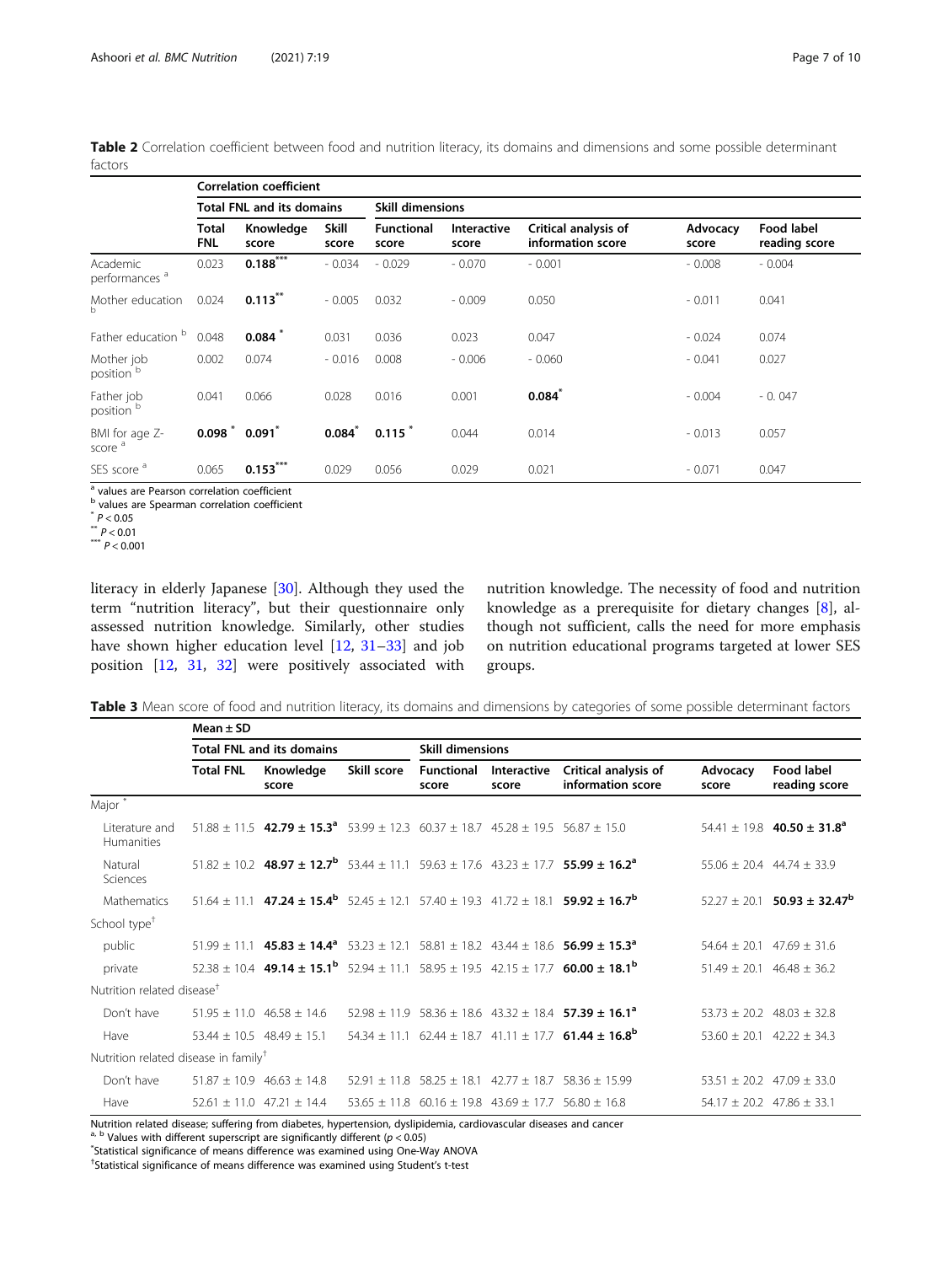|                                                  | Odds ratio (0.95% confidence interval) <sup>a</sup> |                                      |                            |                             |                              |                                                |                           |                                  |  |
|--------------------------------------------------|-----------------------------------------------------|--------------------------------------|----------------------------|-----------------------------|------------------------------|------------------------------------------------|---------------------------|----------------------------------|--|
|                                                  |                                                     | <b>Total FNL and its domains</b>     |                            | <b>Skill dimensions</b>     |                              |                                                |                           |                                  |  |
|                                                  | High<br>total<br><b>FNL</b>                         | High<br>knowledge<br>score           | High<br>skill<br>score     | High<br>functional<br>score | High<br>interactive<br>score | High critical analysis of<br>information score | High<br>advocacy<br>score | High Food label<br>reading score |  |
| gender                                           |                                                     |                                      |                            |                             |                              |                                                |                           |                                  |  |
| boy                                              |                                                     | Reference Reference                  | Reference                  | Reference                   | Reference                    | Reference                                      | Reference                 | Reference                        |  |
| girl                                             | 1.17<br>$(0.76 -$<br>1.82)                          | $0.78(0.53 -$<br>1.13)               | 1.29<br>$(0.83 -$<br>2.09  | $1.33(0.86 -$<br>2.05)      | $1.19(0.82 -$<br>1.72)       | $1.07(0.67 - 1.70)$                            | $1.19(0.81 -$<br>1.76)    | $0.45(0.31 - 0.67)$              |  |
| Major                                            |                                                     |                                      |                            |                             |                              |                                                |                           |                                  |  |
| Literature and Reference Reference<br>Humanities |                                                     |                                      |                            | Reference Reference         | Reference                    | Reference                                      | Reference                 | Reference                        |  |
| Natural<br>Sciences                              | 1.411<br>$(0.81 -$<br>2.43)                         | 1.73 (1.09-<br>$2.75$ <sup>*</sup>   | 1.16<br>$(0.67 -$<br>2.00) | $1.10(0.63 -$<br>1.13)      | $0.92(0.58 -$<br>1.44)       | $0.70(0.39 - 1.24)$                            | $0.98(0.60 -$<br>1.59)    | $1.33(0.84 - 2.10)$              |  |
| Mathematics                                      | 0.80<br>$(0.48 -$<br>1.34)                          | 1.39 (0.88-<br>$2.20$ )              | 0.91<br>$(0.53 -$<br>1.54) | $0.82$ (0.48-<br>1.40)      | $0.82(0.52 -$<br>1.29)       | $0.95(0.53 - 1.72)$                            | $0.87$ (0.54-<br>1.61)    | $1.51(0.95 - 1.2.38)$            |  |
| Academic<br>performance                          | 1.02<br>$(0.96 -$<br>1.10)                          | 1.13 (1.06-<br>$1.20$ <sup>***</sup> | 0.98<br>$(0.92 -$<br>1.05) | $0.93(0.87 -$<br>0.99)      | $0.92(0.87 -$<br>0.98)       | $0.98(0.91 - 1.06)$                            | $1.02(0.96 -$<br>1.08)    | $1.03(0.97 - 1.09)$              |  |
| SES score                                        | 1.20<br>$(0.98 -$<br>1.47)                          | $1.20(1.01 -$<br>$1.44$ )            | 0.97<br>$(0.79 -$<br>1.19) | $1.07(0.87 -$<br>1.31)      | $1.02(0.86 -$<br>1.22)       | $1.06(0.85 - 1.32)$                            | $0.85(0.71 -$<br>1.02)    | $0.99(0.83 - 1.18)$              |  |
| Nutrition-related disease                        |                                                     |                                      |                            |                             |                              |                                                |                           |                                  |  |
| Don't have                                       |                                                     | Reference Reference                  |                            | Reference Reference         | Reference                    | Reference                                      | Reference                 | Reference                        |  |
| Have                                             | 1.05<br>$(0.56 -$<br>1.96)                          | $0.83(0.49 -$<br>1.43)               | 1.14<br>$(0.62 -$<br>2.09) | $0.71(0.36 -$<br>1.40)      | 1.71 (0.99-<br>2.95)         | $0.67$ $(0.32 - 1.38)$                         | $1.04(0.59 -$<br>1.81)    | $1.29(0.75 - 2.2)$               |  |
| Nutrition-related disease in family              |                                                     |                                      |                            |                             |                              |                                                |                           |                                  |  |
| Don't have                                       |                                                     | Reference Reference                  |                            | Reference Reference         | Reference                    | Reference                                      | Reference                 | Reference                        |  |
| Have                                             | 0.86<br>$(0.56 -$<br>1.96)                          | $1.07(0.73 -$<br>1.56)               | 0.82<br>$(0.53 -$<br>1.27) | $0.98(0.63 -$<br>1.52)      | 1.28 (0.88-<br>1.85)         | $0.83$ $(0.52 - 1.32)$                         | $0.96(0.65 -$<br>1.41)    | $1.48(1.01 - 1.64)^*$            |  |
| BMI for age                                      | 1.11<br>$(0.96 -$<br>1.29)                          | $1.09(0.96 -$<br>1.23)               | 1.07<br>$(0.92 -$<br>1.23) | $1.06(0.91 -$<br>1.22)      | $1.03(0.911 -$<br>1.16)      | $1.03(0.88 - 1.20)$                            | $1.01(0.89 -$<br>1.15)    | $1.09(0.96 - 1.24)$              |  |

#### <span id="page-7-0"></span>Table 4 Factor associated with higher FNL, its domains and dimensions

FNL food and nutrition literacy. Nutrition-related disease; suffering from diabetes, hypertension, dyslipidemia, cardiovascular diseases and cancer

 $^{\text{a}}$ Poor food and nutrition literacy (score < 45) was considered as reference group, adequate and moderate literacy were merged and considered as high FNL<br>\* P < 0.05

 $*** P < 0.001$ 

Academic performance was also associated with higher knowledge score, but surprisingly with lower functional and interactive scores. This may be due to the fact that current high school curriculums and textbooks in the country have relatively little on food and nutrition which is dominantly focused on knowledge aspects [[11](#page-9-0)]. Besides, students with better academic performance due to heavy school workload, may have limited time or interest to develop their food and nutrition-related skills i.e. food shopping, preparation, and cooking (functional skills) or interact with others about food and nutrition (interactive skills). This may be especially more relevant in our study participants who were senior high-school

students preparing for the university entrance exam. Further research is needed to make a more reliable conclusion in this regard.

The possibility of higher knowledge score was significantly higher in students who studied Natural Sciences compared to those whose major were Literature and Humanities. Food and nutrition-related topics are more likely to be discussed in the Natural Sciences courses than other majors. A recent analysis of the content of high school textbooks in Iran showed that food and nutrition-related topics have been addressed more frequently in textbooks of Natural Sciences than other majors [\[11\]](#page-9-0) which confirmed the results of the current study.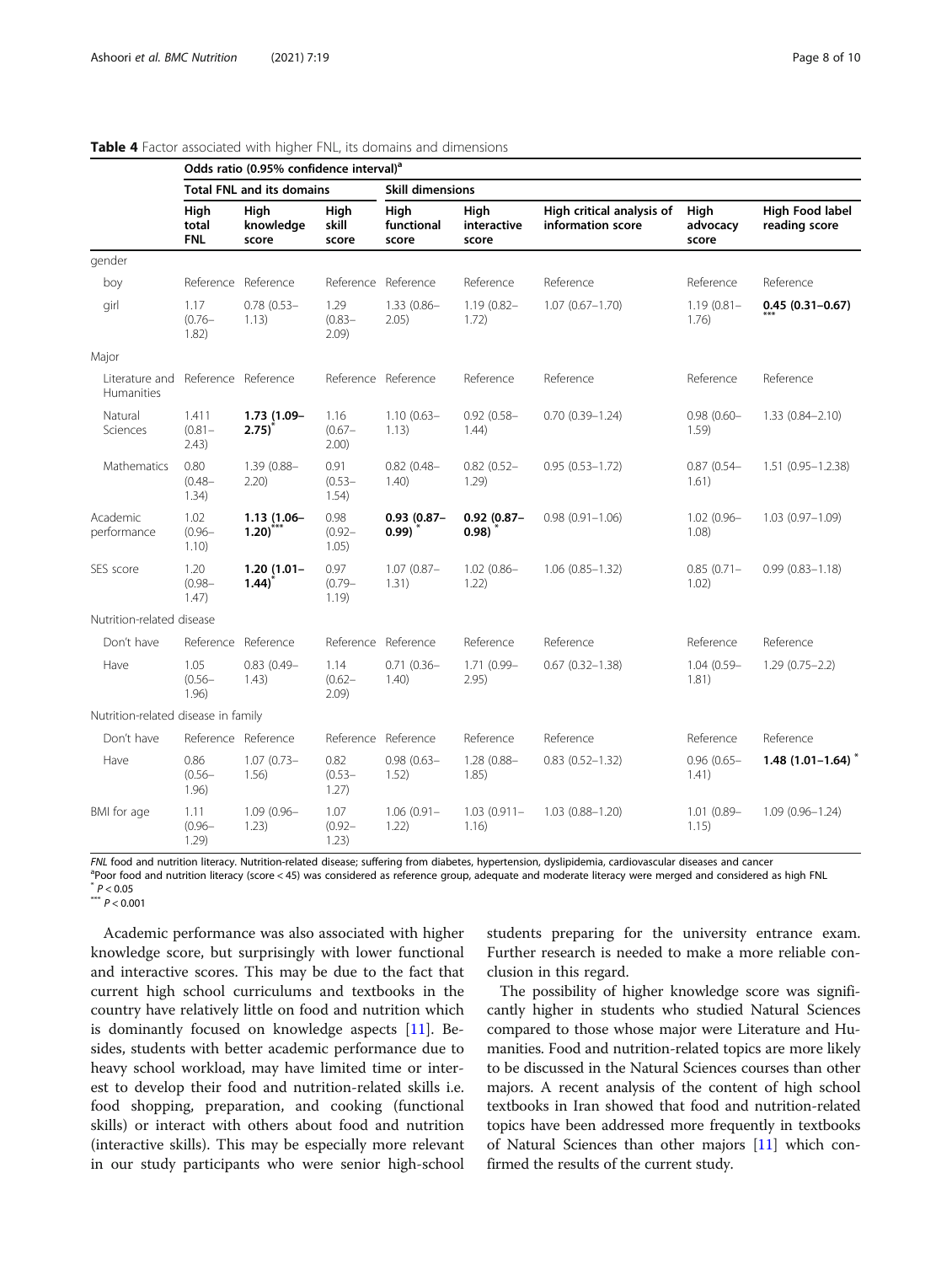<span id="page-8-0"></span>The weight and health status of the subjects were also examined as possible determinants of FNL and its dimensions. Higher BMI was correlated with higher functional score in bivariate analysis. However, after controlling for the effect of other possible predictors in multivariate analysis, this association was not significant anymore. The relationship between weight status and FNL has been addressed in a number of studies [\[12,](#page-9-0) [15](#page-9-0), [20,](#page-9-0) [30](#page-9-0), [34,](#page-9-0) [35](#page-9-0)]; however, the results have not been consistent. In some studies, people with higher BMI have had a lower level of FNL [\[20](#page-9-0), [34\]](#page-9-0), while in some others non-significant [[12,](#page-9-0) [15,](#page-9-0) [30](#page-9-0)] or positive [\[35](#page-9-0)] association between BMI and FNL has been reported. These investigations have been conducted among different age and sex groups that may partly explain this inconsistency in findings. In a study conducted by Kubiet et al. among adolescents [[15\]](#page-9-0), multivariate analysis showed no significant association between weight status and FNL, which is consistent with our findings. However, the limited number of studies, all with cross-sectional design makes it hard to make a conclusion.

In the current study, the presence of nutrition-related diseases in a family member predicted the possibility of higher food label reading skill of the students. Previous reports have also been indicated that people who suffer from nutrition-related diseases e.g. hypertension, diabetes, cardiovascular disease, etc., pay more attention to food labels [\[36\]](#page-9-0). People with nutrition-related chronic diseases and their families have more concerns about diet and may want to limit the consumption of some specific dietary components like calories, sugar, fat, salt, etc. These concerns could explain higher food label interpreting skills among people with chronic diseases and their families.

To the best of our knowledge, this is the first study assessing the FNL status of Iranian senior high-school students by a valid multidimensional tool. However, this study had some limitations that need to be taken into consideration. First, its cross-sectional design makes it impossible to interpret the direction of the associations. Moreover, the determinant factors examined in the current study could not explain the variation in score of the skill domain and its dimensions well. It seems that more complex factors affect FNL related skills which had not been included in our study. For example, food skills may be affected by socio-cultural norms which were not assessed in the present study. Therefore, in order to explore possible determinant factors of the FNL skill domain, further research especially with qualitative design could provide more insights. Finally, this study conducted among senior high-school students in Tehran; therefore, its results may not be generalized to other age groups or different populations.

In conclusion, the present study showed that Iranian senior high-school students have relatively low food and nutrition-related knowledge and skills. Among possible determinant factors examined, study major, academic performance and SES were significant predictors of youth's food and nutrition knowledge; and male gender and having nutrition-related diseases in family members were determinant factors of higher food label reading skill. Further studies are recommended to identify other possible factors related to youth's FNL. The findings reemphasize the need for evaluating current formal education curriculums with regard to food and nutrition knowledge and skill development as an important competent of life skills. Also, relatively low FNL level among senior high-school students highlighted the need for future studies focusing on FNL promoting interventions in high school students in Iran.

#### **Abbreviations**

NCDs: Non-communicable diseases; FNL: Food and nutrition literacy; FNLA T: Food and Nutrition Literacy Assessment Tool; GPA: Grade point average

#### Supplementary Information

The online version contains supplementary material available at [https://doi.](https://doi.org/10.1186/s40795-021-00426-2) [org/10.1186/s40795-021-00426-2.](https://doi.org/10.1186/s40795-021-00426-2)

Additional file 1. Identified domains, dimensions and sub-dimensions of Food and Nutrition Literacy for Iranian youth.

#### Acknowledgements

The authors thank Mahnaz Mahmudi and Atefeh Habbi for their contribution in data collection.

#### Authors' contributions

The authors' contributions are as follow: M. A., N. O., E. Sh. and H. E. Z., contributed to the designing this work. M. A., N. O., A. D., B. AE. and M. M. had role in carrying out this study. Statistical analysis was performed by M. A and H. E. Z. Drafting the manuscript was performed by M. A and N. O. all authors contributed in revision of manuscript and approved the content of submitted manuscript.

#### Funding

This study was funded by National Nutrition and Food Technology Research Institute (NNFTRI).

#### Availability of data and materials

The datasets used and/or analysed during the current study are available from the corresponding author on reasonable request.

#### Declarations

#### Ethics approval and consent to participate

The study protocol received ethical approval of National Nutrition and Food Technology Research Institute (NNFTRI) ethical committee (IR.SBMU.nnftri. Rec.1396.166). All methods were performed according to the relevant guidelines and regulations. Written informed consent was obtained from all students and their parents.

#### Consent for publication

Not applicable.

#### Competing interests

The authors declare that they have no conflict of interest.